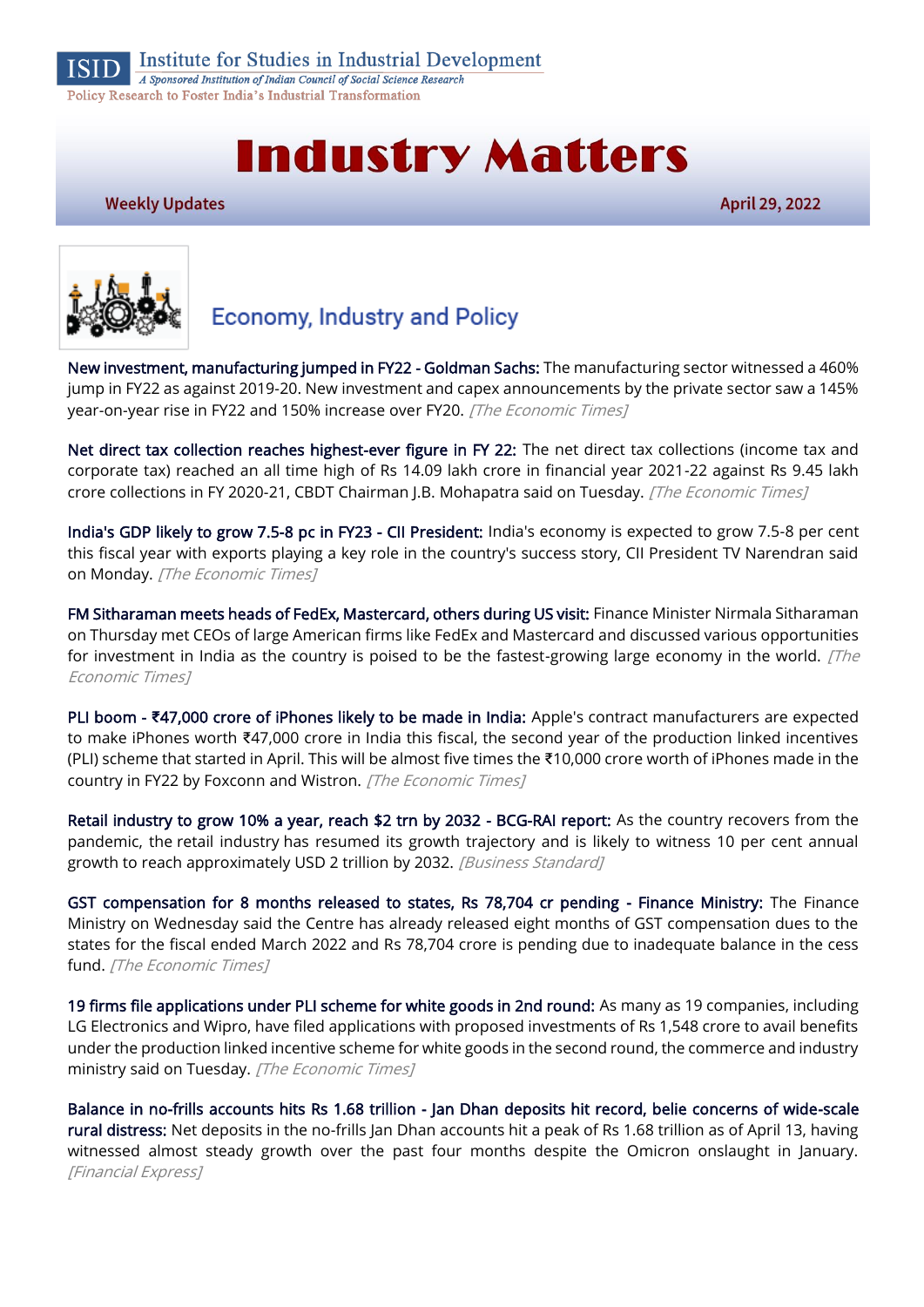[Production-linked incentive - Steel PLI application deadline likely to be extended, again:](https://www.financialexpress.com/industry/production-linked-incentive-steel-pli-application-deadline-likely-to-be-extended-again/2504649/) The deadline for submission of applications under the Rs 6,322-crore production-linked incentive (PLI) scheme for speciality steel is likely to be extended by a month till May 30. [Financial Express]

[States' feedback sought on raising GST rates on 143 items:](https://www.financialexpress.com/economy/states-feedback-sought-on-raising-gst-rates-on-143-items/2502072/) Currently, there are four main GST slabs: 5%, 12%, 18% and 28%. About 70% of the GST revenues come from over 480 items which attract 18% GST. There is a view in the Centre that items under the 12% and 18% slabs should be shifted to a new median slab of 15%. [Financial Express]

[Series of steps taken to strengthen IPR regime - DPIIT Secy:](https://economictimes.indiatimes.com/news/economy/policy/series-of-steps-taken-to-strengthen-ipr-regime-dpiit-secy/articleshow/91095234.cms) The government has taken a series of measures, including reducing the number of forms for trademarks and patents, to further strengthen the country's IPR (intellectual property rights) regime, a top government official said on Tuesday. [The Economic Times]

[India to be a \\$30 trillion economy by 2050 - Gautam Adani:](https://economictimes.indiatimes.com/news/economy/indicators/india-to-be-a-30-trillion-economy-by-2050-gautam-adani/articleshow/90985771.cms) Adani Group, which is planning to invest \$20 billion in clean energy generation, component manufacturing, transmission and distribution over 10 years, believes that the need for sustainability and renewable power is a game changer for India. [The Economic Times]



## **Foreign Investment**

[Global chipmakers hunting for locations in India for new plants:](https://economictimes.indiatimes.com/industry/cons-products/electronics/global-chipmakers-hunting-for-locations-in-india-for-new-plants/articleshow/91144053.cms) Companies including Taiwan Semiconductor Manufacturing Co. and South Korea's Samsung Electronics Co. are investing tens of billions of dollars each year expanding their output capacity, and India is in talks with some of the giants to attract them into the country. [The Economic Times]

[HMD Global keen to scale up its mobile exports from India:](https://www.business-standard.com/article/technology/hmd-global-keen-to-scale-up-its-mobile-exports-from-india-122042600618_1.html) HMD Global, the maker of Nokia-branded handsets, is keen to scale up its mobile exports from India, as the company looks at various levers, including sourcing more components locally, to deepen its commitment towards manufacturing ecosystem in the country. [Business Standard]

[State to get \\$100mn FDI from Oz co's logistics hub:](https://timesofindia.indiatimes.com/city/kolkata/state-to-get-100mn-fdi-from-oz-cos-logistics-hub/articleshow/91084744.cms) West Bengal is all set to receive \$100 million (around Rs 750 crore) foreign direct investment (FDI) in the logistics segment. [The Times of India]

[Russian consumer companies turn to India as western brands pull the plug:](https://economictimes.indiatimes.com/news/company/corporate-trends/russian-consumer-companies-turn-to-india-as-western-brands-pull-the-plug/articleshow/91056891.cms) Many Russian companies have approached as they have great interest to do business with India but there is apprehension on both sides especially about payment, said an official. [The Economic Times]

[Oz 2020 investment in India similar to 2018 - Australian govt:](https://economictimes.indiatimes.com/news/economy/finance/oz-2020-investment-in-india-similar-to-2018-australian-govt/articleshow/91107681.cms) The two have formally relaunched negotiations for a Comprehensive Economic Cooperation Agreement (CECA) and with the aim of concluding a full CECA by the end of 2022. [The Economic Times]

[India woos Intel and TSMC to set up local semiconductor plants:](https://economictimes.indiatimes.com/industry/cons-products/electronics/india-woos-intel-and-tsmc-to-set-up-local-semiconductor-plants/articleshow/91098333.cms) India is in talks with global chipmakers Intel Corp., GlobalFoundries Inc. and Taiwan Semiconductor Manufacturing Co. about setting up local operations, part of efforts to center more high-tech manufacturing in the country. [The Economic Times]



#### **Trade Policy and Competitiveness**

[Exporters should look at newer geographies to increase shipments, urges V-P Venkaiah naidu:](https://www.thehindubusinessline.com/news/exporters-should-look-at-newer-geographies-to-increase-shipments-urges-v-p-venkaiah-naidu/article65353552.ece) Naidu urged exporters to explore newer markets to increase shipments and keep the economy flying high. The Ministry of Commerce and Industry, he said, is taking all steps to further increase exports through business and industryfriendly policies, Ease of Doing Business and focusing on 'local for global'. [The Hindu BusinessLine]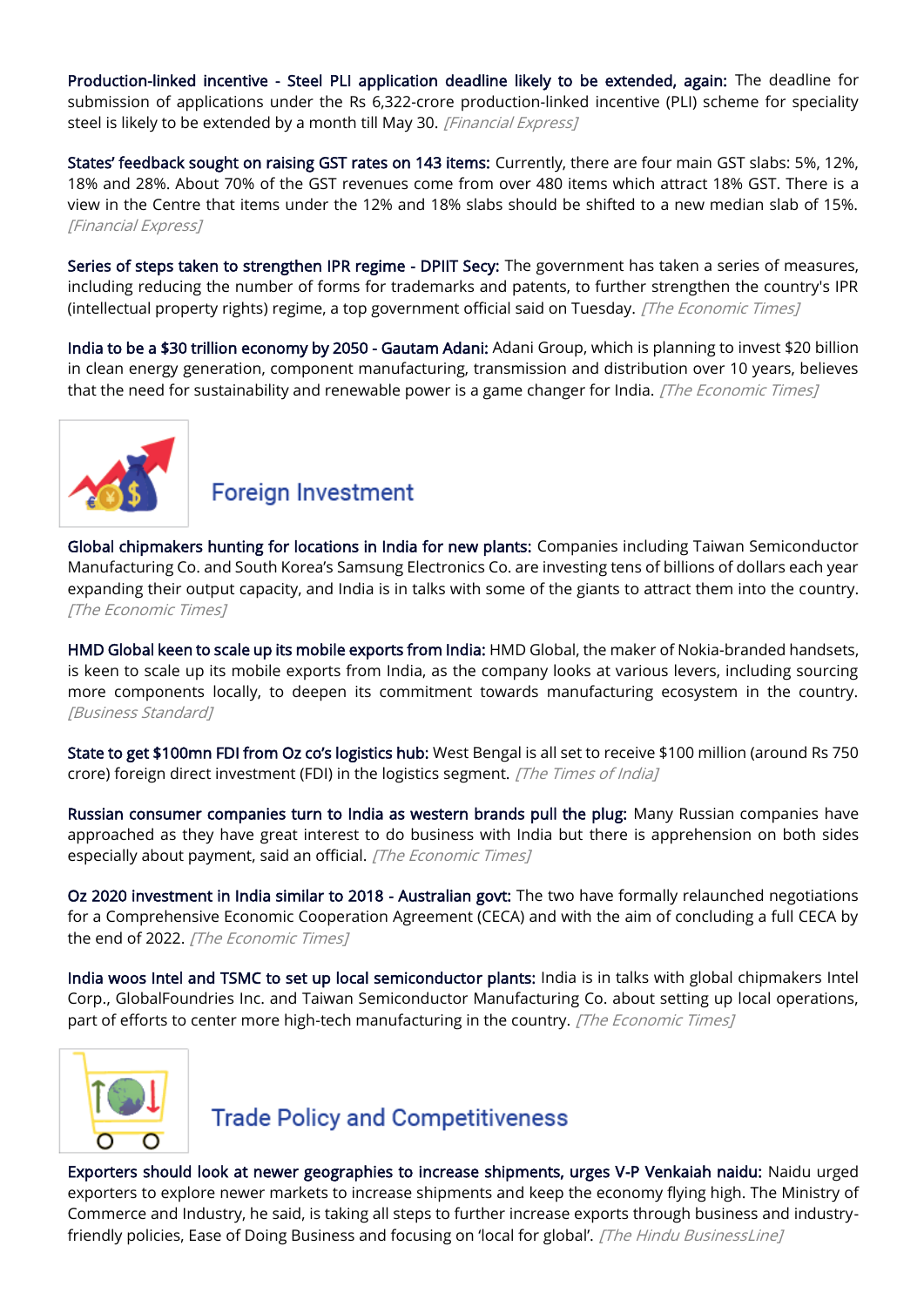[FY23 CAD maybe 10 yr high, export growth can be sustained - SBI Research:](https://economictimes.indiatimes.com/news/economy/foreign-trade/fy23-cad-maybe-10-yr-high-export-growth-can-be-sustained-sbi-research/articleshow/91006830.cms) SBI Research on Friday said that India's current account deficit in the current fiscal may reach a decade high even as the country's export growth could be sustained. India recorded a CAD of 1.2% of GDP in April-December 2021. [The Economic Times]

[India, Australia should aim for \\$100-bn annual trade - Tony Abbott:](https://www.financialexpress.com/economy/india-australia-should-aim-for-100-bn-annual-trade-tony-abbott/2504752/) The India Australia Economic Cooperation and Trade Agreement (ECTA), signed on April 2, targets to help increase annual bilateral trade to \$50 billion in five years from about \$27.5 billion in 2021. [Financial Express]

[102 priority items on government's list to raise domestic manufacturing, cut imports:](https://economictimes.indiatimes.com/news/economy/foreign-trade/comm-min-makes-case-for-encouraging-domestic-manufacturing-of-102-items-to-cut-imports/articleshow/91151559.cms) There are among 102 priority items that the government has identified whose imports are high and need immediate interventions for domestic production opportunities. These comprise 57.66% of India's total imports. [The Economic Times]

[India exports 13.5 MT finished steel worth Rs 1 lakh cr in FY22:](https://economictimes.indiatimes.com/industry/indl-goods/svs/steel/india-exports-13-5-mt-finished-steel-worth-rs-1-lakh-cr-in-fy22/articleshow/91123884.cms) India exported 13.5 million tonne (MT) of finished steel valuing Rs 1 lakh crore in the last financial year, Minister of Steel Faggan Singh Kulaste has said. According to official data, India's finished steel exports were at 10.78 million tonne in 2020-21. [The Economic Times]

[India needs to remove trade restrictions, reduce tariffs in the South Asia](https://economictimes.indiatimes.com/news/economy/foreign-trade/india-needs-to-remove-trade-restrictions-reduce-tariffs-in-the-south-asia-world-bank/articleshow/91125694.cms) – says World Bank: India needs to remove trade restrictions, reduce tariffs and provide seamless connectivity at the borders to reap the trade benefits in the South Asian region, Cecile Fruman, director, regional integration and engagement, South Asia, World Bank, said. [The Economic Times]

[FMCGs may pinch more if Indonesia bans crude palm oil exports too:](https://economictimes.indiatimes.com/news/economy/foreign-trade/fmcgs-may-pinch-more-if-indonesia-bans-crude-palm-oil-exports-too/articleshow/91086266.cms) Prices of cookies and noodles to soaps and shampoo could go up by at least 8-10% if Indonesia decides to ban crude palm oil exports from April 28. [The Economic Times]

[India, EU agree to launch Trade and Technology Council to push strategic ties:](https://economictimes.indiatimes.com/news/economy/foreign-trade/india-eu-agree-to-launch-trade-and-technology-council-to-push-strategic-ties/articleshow/91071058.cms) This strategic coordination mechanism will allow both partners to tackle challenges at the nexus of trade, trusted technology and security, and thus deepen cooperation in these fields between the EU and India, according to a statement by the EU. [The Economic Times]

[Reliance Industries inks pact for \\$2-bn UAE deal; in talks with ADNOC:](https://www.business-standard.com/article/companies/reliance-industries-inks-pact-for-2-bn-uae-deal-in-talks-with-adnoc-122042700018_1.html) The development acquires significance as it will focus on chlor-alkali, ethylene dichloride (EDC) and polyvinyl chloride (PVC) production, which is used in a wide range of industrial applications. [Business Standard]



#### **Corporate Governance**

[Adani Group in advanced talks to acquire Holcim businesses in India:](https://www.business-standard.com/article/companies/adani-group-in-advanced-talks-to-acquire-holcim-businesses-in-india-122042600488_1.html) Gautam Adani's conglomerate is in advanced talks to acquire Holcim Ltd.'s businesses in India, according to people familiar with the matter. [Business Standard]

[LTI, Mindtree boards may meet next week to okay merger:](https://economictimes.indiatimes.com/news/company/corporate-trends/lti-mindtree-boards-may-meet-next-week-to-okay-merger/articleshow/91112330.cms) The boards of Larsen & Toubro Infotech (LTI) and Mindtree are expected to meet in the first week of May to finalise the terms of their merger. [The Economic Times]

[Govt to finalise Pawan Hans sale Saturday, JSW among bidders:](https://www.business-standard.com/article/companies/govt-to-finalize-pawan-hans-sale-saturday-jsw-among-bidders-122042200710_1.html) The federal government has 51% stake in Pawan Hans, while ONGC holds 49%. The oil explorer has decided to offer its entire shareholding to the successful bidder at the same price and terms as agreed by the government. [Business Standard]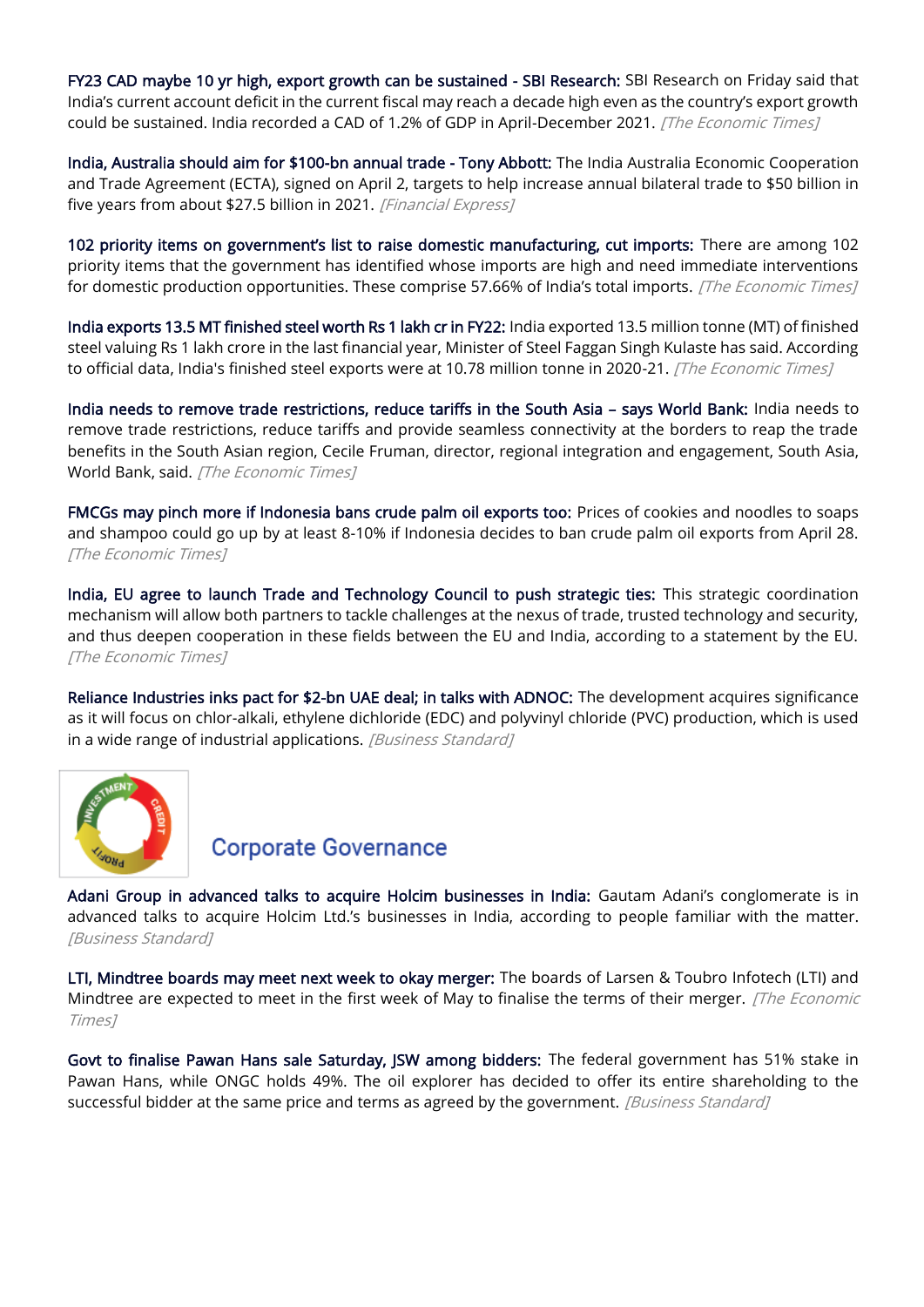

# **MSMEs and Start-ups**

[MSME Ministry launches revamped ZED certification scheme:](https://economictimes.indiatimes.com/news/economy/policy/msme-ministry-launches-revamped-zed-certification-scheme/articleshow/91148739.cms) The Ministry of Micro, Small and Medium Enterprises has launched a revamped Zero Defect Zero Effect (ZED) Certification Scheme. The first phase of this overhauled programme will focus on manufacturing MSMEs while the second would be for those MSMEs in the services sector. [The Economic Times]

[Gradual shift from informal to formal for MSMEs:](https://economictimes.indiatimes.com/news/economy/policy/gradual-shift-from-informal-to-formal-for-msmes/articleshow/91109053.cms) In India, 99.7% of the enterprises are in the unorganized sector, of which two-thirds do not have registration anywhere. A significant fraction of these unorganized firms falls in the "micro" category of the MSME sector comprising owner-managed firms, most of which operate with less than five workers. [The Economic Times]

[Startups should focus on smaller cities, social issues - DPIIT Secy Jain:](https://www.business-standard.com/article/companies/startups-should-focus-on-smaller-cities-social-issues-dpiit-secy-jain-122042800937_1.html) According to government data, around 45 per cent startups in India are from tier-two and three cities and 623 districts have at least one recognized startup. From 2018 to 2021, almost 5.9 lakh jobs have been created by startups, out of which 1.9 lakh jobs have been created in 2021. [Business Standard]

Centre to handhold startups in chip design to boost output: The government will work with startups to help them design and develop semiconductors and enable mass production in partnership with global manufacturing majors, minister of state for electronics and information technology Rajeev Chandrasekhar said. [Mint]



# **Employment and Industrial Relations**

[Drone service sector will provide one lakh jobs in 4-5 years - Jyotiraditya Scindia:](https://economictimes.indiatimes.com/industry/transportation/airlines-/-aviation/drone-service-sector-will-provide-one-lakh-jobs-in-4-5-years-jyotiraditya-scindia/articleshow/91000335.cms) The drone service sector holds tremendous promise and will provide about one lakh jobs in the next four-five years. [The Economic Times]

[Govt survey shows rising trend in organised sector employment - Bhupender Yadav:](https://economictimes.indiatimes.com/jobs/govt-survey-shows-rising-trend-in-organised-sector-employment-bhupender-yadav/articleshow/91145138.cms) According to the report, manufacturing sector is the largest employer accounting for around 39 per cent of the estimated total number of workers followed by education sector at 22 per cent. [The Economic Times]

[EPFO and unorganised sector workers' UANs to become interoperable:](https://economictimes.indiatimes.com/news/economy/policy/epfo-and-unorganised-sector-workers-uans-to-become-interoperable/articleshow/91153913.cms)The registration of unorganized workers and subsequent portability of their UAN with EPFO is the first step towards the government's plan to provide a universal social security to all. [The Economic Times]

[Govt survey - Formal sector employment jumps by 0.4 million in Q3FY22:](https://economictimes.indiatimes.com/news/economy/indicators/govt-survey-formal-sector-employment-jumps-by-0-4-million-in-q3fy22/articleshow/91143759.cms) As per the quarterly employment survey (QES) for the third quarter of the last fiscal, manufacturing employed 12.3 million followed by 0.69 million in the education sector, 0.34 million in IT/BPOs and 0.32 million in the health sector. [The Economic Times]



#### **Industrial Finance**

[DFS Secretary asks banks to soar up balancesheet; raise capital from market:](https://economictimes.indiatimes.com/industry/banking/finance/banking/dfs-secretary-asks-banks-to-soar-up-balancesheet-raise-capital-from-market/articleshow/91007379.cms) During the meeting with top executives of PSBs at Manthan 2022, Financial Services Secretary Sanjay Malhotra exuded confidence that public sector banks will continue to strive and perform better on all metrics, including profitability.  $[The$ Economic Times]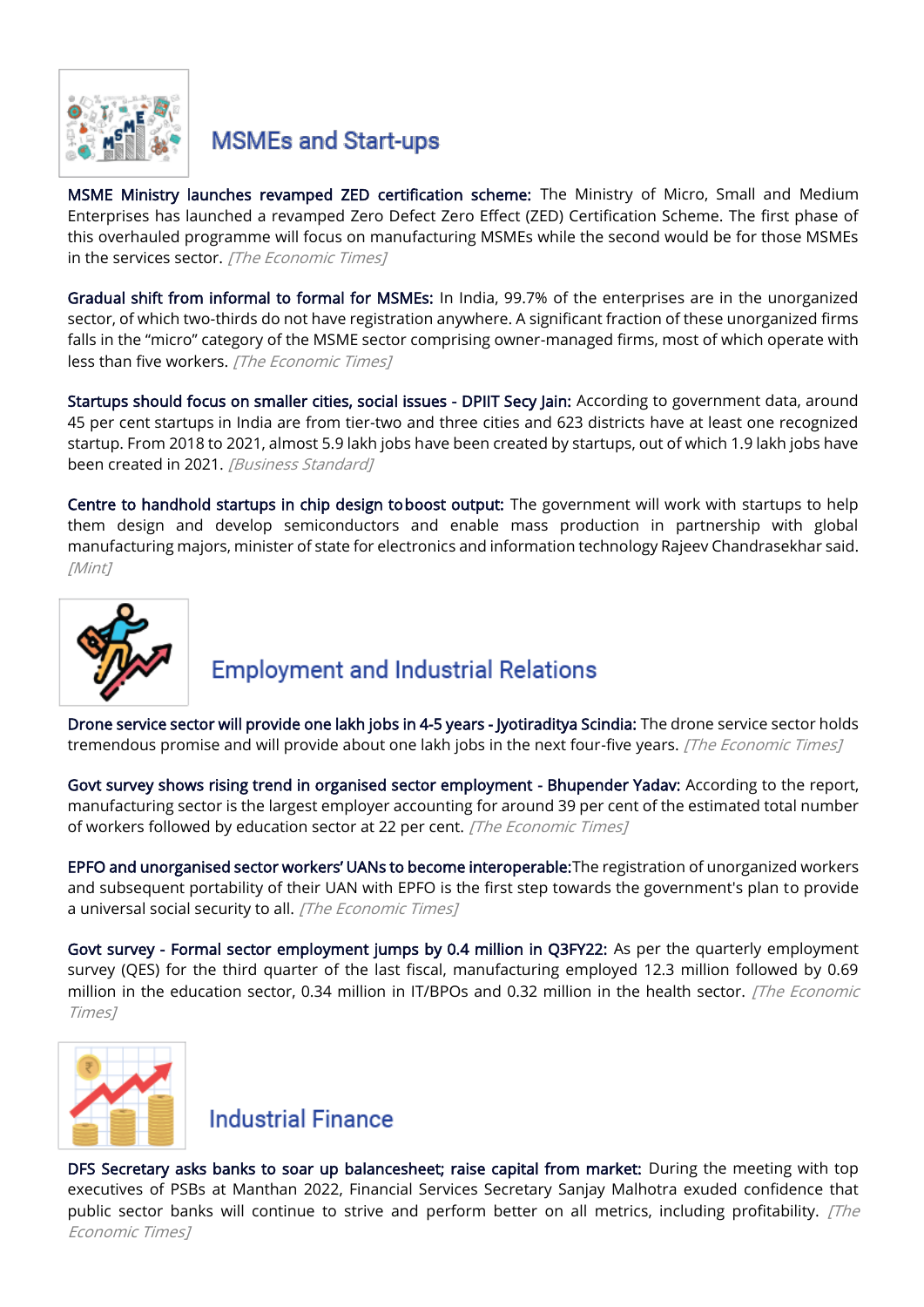[LIC IPO - GMP, date, price, other details in 10 points:](https://www.livemint.com/market/ipo/lic-ipo-date-price-gmp-other-details-in-10-points-11651030152318.html) LIC IPO subscription will open on 4th May 2022 and it will remain open for bidding till 9th may 2022. The Government of India (GoI) has fixed LIC IPO price band at ₹902 to s 949 per equity share. [Mint]



#### **Technology and Innovation**

[Real-time payments expected to boost India's GDP by \\$45.9 bn in 2026:](https://www.business-standard.com/article/economy-policy/real-time-payments-expected-to-boost-india-s-gdp-by-45-9-bn-in-2026-122042600411_1.html) In 2021, India accounted for the largest number of real-time transactions at 48.6 billion, almost threefold that of China (18 billion transactions) and almost seven times greater than the combined real-time payments volume of US, Canada, the UK, France and Germany (7.5 billion). [Business Standard]

[IP protection - India among most challenging economies, says USTR:](https://www.financialexpress.com/economy/ip-protection-india-among-most-challenging-economies-says-ustr/2506187/) India remains one of the most challenging major economies with respect to protection and enforcement of intellectual property, the office of the US Trade Representative said in a report as it decided to retain New Delhi on the Priority Watch List. [Financial Express]

[Billionaire tech pioneer Nilekani takes on Amazon, Walmart in India:](https://www.business-standard.com/article/companies/billionaire-tech-pioneer-nilekani-takes-on-amazon-walmart-in-india-122042800148_1.html) India has become a battlefield for some global retail behemoths that are either shut out of China or are struggling to compete with local rivals there. [Business Standard]

[Bharti-backed OneWeb, Isro unit sign agreement for satellite launches:](https://www.business-standard.com/article/companies/bharti-backed-oneweb-isro-unit-sign-agreement-for-satellite-launches-122042101105_1.html) OneWeb, a company backed by the Bharti group, and New Space India Limited, the commercial arm of the Indian Space Research Organisation, have inked an agreement for satellite launches. [Business Standard]

[100 cities in six months - Govt's ambitious ONDC pilots today:](https://www.business-standard.com/article/economy-policy/100-cities-in-six-months-govt-s-ambitious-ondc-pilots-today-122042800042_1.html) This will be done across five cities — Delhi, Bengaluru, Coimbatore, Bhopal, and Shillong. Thereafter, it will be scaled up and launched in 100 cities over a period of six months, said a senior government official. [The Economic Times]



# Industrial Infrastructure, Clusters and SEZs

[Piyush Goyal warns of project foreclosure if timelines not met under National Corridor programme:](https://economictimes.indiatimes.com/news/economy/infrastructure/piyush-goyal-warns-of-project-foreclosure-if-timelines-not-met-under-national-corridor-programme/articleshow/90989241.cms?utm_source=contentofinterest&utm_medium=text&utm_campaign=cppst) Commerce and industry minister Piyush Goyal on Thursday said that the government will foreclose those projects under the National Industrial Corridor Development Programme where states fail to deliver land in a time-bound manner. [The Economic Times]

[Vedanta seeks free land, power in race to be India's 1st chipmaker:](https://www.business-standard.com/article/companies/vedanta-seeks-free-land-power-in-race-to-be-india-s-1st-chipmaker-report-122042800408_1.html) In a race to become India's first chip maker, Vedanta Ltd is seeking 1,000 acres (405 hectares) of free land from states and other incentives for its \$20 billion foray into semiconductor and display manufacturing. [Business Standard]

[Gati Shakti assessment reveals infra gaps in over 131 projects:](https://economictimes.indiatimes.com/news/economy/infrastructure/gati-shakti-assessment-reveals-infra-gaps-in-over-131-projects/articleshow/91056894.cms) The first six months of the flagship Gati Shakti Mission have thrown up over 130 critical projects where 'infrastructure gaps' have been noted and flagged off to the concerned ministries. [The Economic Times]

[PM to launch all-weather tunnel linking Jammu & Kashmir, '20K-cr projects today:](https://economictimes.indiatimes.com/news/economy/infrastructure/pm-to-launch-all-weather-tunnel-linking-jammu-kashmir-20k-cr-projects-today/articleshow/91036967.cms) During his maiden visit since 2019, which is being held amid tight security due to recent incidents, Modi will also lay the foundation stone and inaugurate projects worth over '20,000 crore. [The Economic Times]

[MG Motor India partners with BPCL to bolster EV charging infrastructure:](https://www.business-standard.com/article/companies/mg-motor-india-partners-with-bpcl-to-bolster-ev-charging-infrastructure-122042500482_1.html) Automaker MG Motor India on Monday said it has partnered with Bharat Petroleum Corporation Ltd (BPCL) to bolster EV charging infrastructure across the country. [Business Standard]